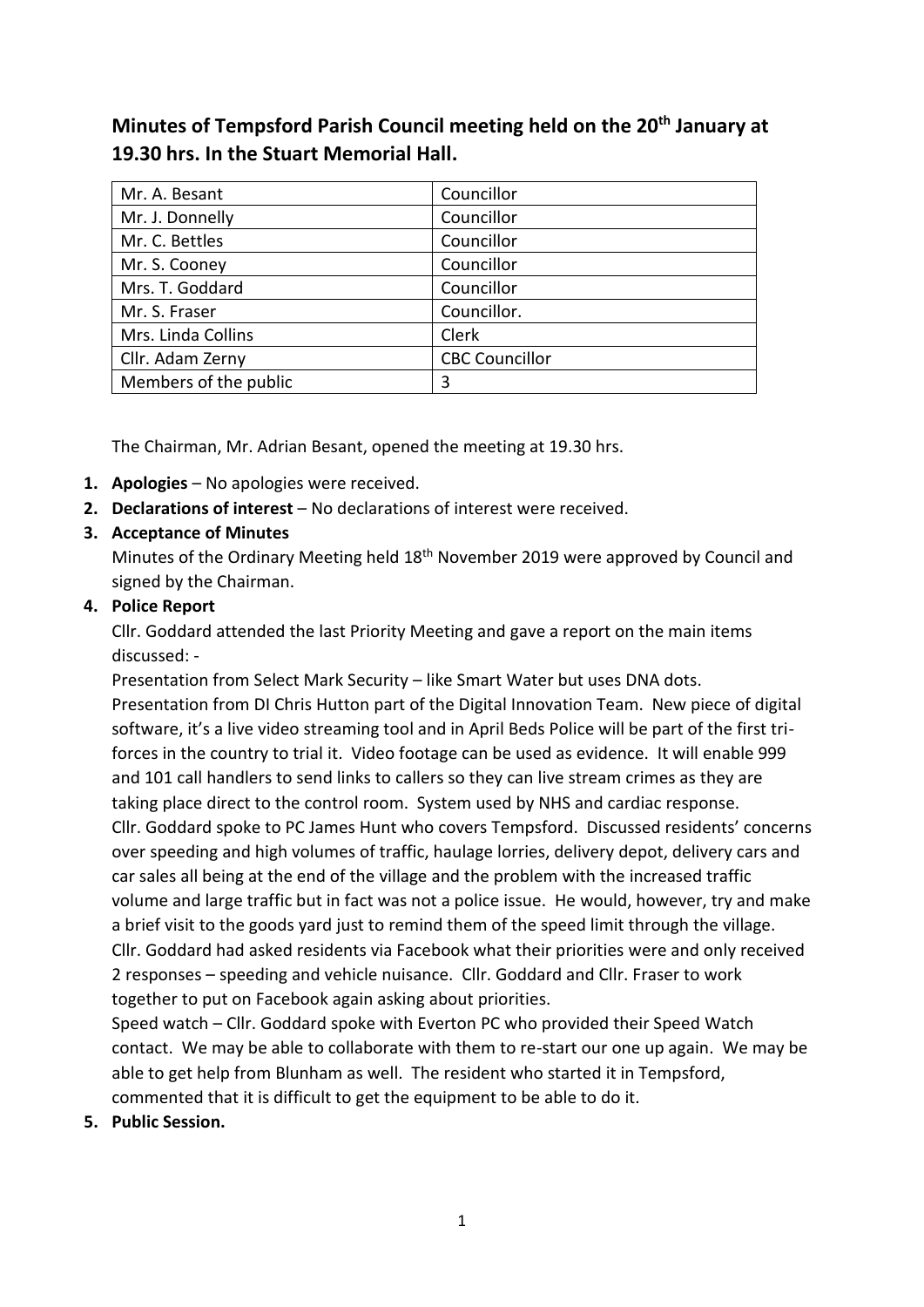A resident asked if the Parish Council could ask CBC to put a proper footpath notice up at the end of the Ouse Farm driveway indicating that part of the footpath is closed. The Chairman said he would follow this up. **Action the Chairman** 

The Chairman suggested a litter pick within the village and date to be fixed later, perhaps at next meeting.

**6. Planning** – no application had been received.

# **7. Highways.**

The Chairman gave a short report – potholes will be done when weather is better, problems with closing of roads – A1 and Little Barford.

The Clerk had contacted Anglian Water regarding the problems in Church St., and sewer pipes. Simon Love said that they were not sure when it would be completed, but they had promised to make sure the road is returned to its normal state and all cleared up. He would keep the Parish Council up to date with what was happening. It was suggested that perhaps some sort of general meeting with Anglian Water and the village to explain what is going to happen in the future, especially with all the building that is going on. **Chairman and Clerk to organize something**.

# **8. Green Infrastructure.**

The Planters look good and now a plaque has been put on each one indicating the contribution that a resident had in making them happen. The resident asked if we could thank the contractor for his work. **Action Clerk.** 

The Clerk informed the Council that if they wanted any bulbs, bluebells or anything else, she would need the invoices by the 31<sup>st</sup> January. A decision was made to order, bluebell bulbs, and some more daffodils, perhaps a bench/picnic tables for Gannock Castle. **Action Clerk**

## **9. Central Beds. Council**

Adam Zerny was in attendance - At this present time the EW rail route had not yet been decided on. Building was still going ahead in Potton. He did not have anything to say relating to Tempsford. If there was anything, we wanted him to chase, to let him know.

# **10. Neighbourhood Plan**

# No update received.

#### **11. Grass Cutting**

The Clerk reported that she had sent out tenders for the grass cutting to 3 contractors, as the present contract was coming to an end this year. Tenders to be back to the Clerk by 3<sup>rd</sup> February.

#### **12. Finance.**

The below invoices were approved for payment

| 08.01.20   Stuart Memorial Hall | Hall Hire.            | £36.00  |
|---------------------------------|-----------------------|---------|
| 30.12.19. Linda Collins         | Clerk wages December. | £221.38 |
| Cllr. Cooney/Paul's Engraving   | Plaques for planters  | £50.00  |
| <b>Total</b>                    |                       | £307.38 |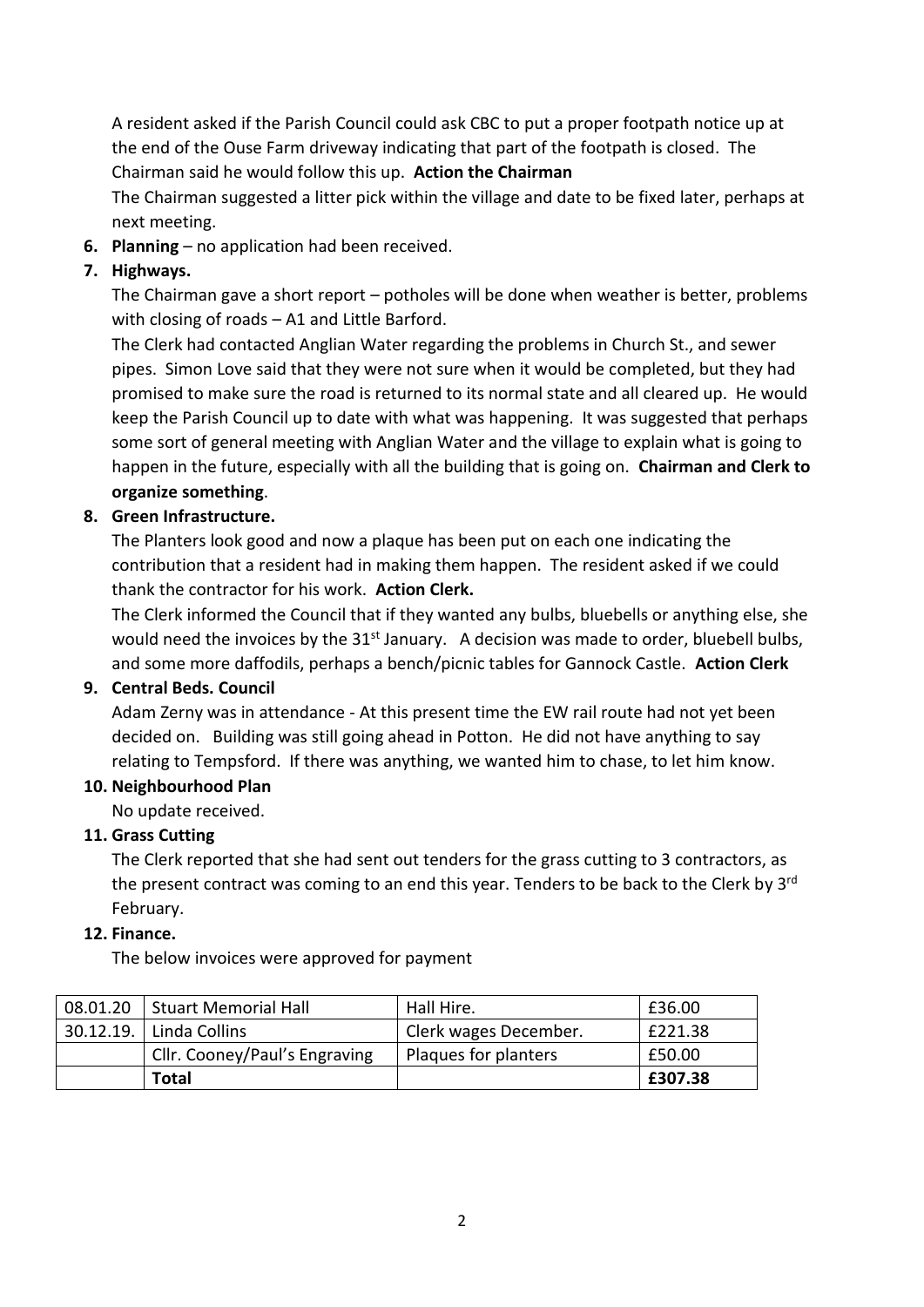#### **Bank Reconciliation as at 31st December 2019.**

| Current a/c    | £16,125.96 $\cosh$ book |
|----------------|-------------------------|
| Savings a/c    | 15482.72                |
| Tempsford 2000 | 1261.05.                |
| <b>Total</b>   | £32,869.73              |

Neighbourhood plan has £4,758.05 ringed fenced. Deducting above payments if approved and the NP money the present cash available to the PC is £ 27,804.30.

## **13. Churchyard/Cemetery**

Cemetery hut – there is lot of ivy on the hut. Cllr. Donnelly did manage to cut the main root, but the rest of the ivy needs taking off. It was decided to organize a work party for the  $8<sup>th</sup>$ February 2020. 9 am – 12 mid-day. Cllr. Cooney would organize flyers for the village. Put on facebook page.

## **14. Casual Vacancy**

Mr David Sutton applied for the casual vacancy and attended the meeting. Emails had been sent to Councillors with Mr. Suttons application so that they could read it before the meeting.

Mr. Sutton was asked by the Council if he was still interested in becoming and Councillor and he said he was. The Council would discuss the matter after the meeting had closed.

### **15. Communications**

**`** Facebook seemed to be working. Cllr. Fraser wanted a specific topic that would be of interest to residents that could be advertised at least 2 weeks before the meeting, to encourage more people to attend meetings. It was decided to try and do this when a topic of interest was raised. Next meeting could be about Anglian Water?

#### **16. Dates of next meetings**

16th March, Annual Parish Meeting 21<sup>st</sup> or 22<sup>nd</sup> April, Annual Meeting 18<sup>th</sup> May 20<sup>th</sup> July, 7<sup>h</sup> September and 16<sup>th</sup> November. There may be occasions that these dates would have to be changed.

The Chairman wanted to mention that the Tempsford Times will not be printed by Kier anymore. We therefore must find another way of printing which will cost money, as Kier did it for free.

David Sutton said he could possibly help in this matter. It will all have to be looked into and costed. Did we still want to continue with the Tempsford Times now that the Church is producing a booklet every month? Council felt the Tempsford Times was a good communication tool really.

The Chairman closed the meeting at 21.17 hours and thanked everyone for attending and for their contributions.

The Chairman made an extra meeting when the resident who had put forward for the Casual Vacancy had left. A short discussion took place and it was agreed by all Councillors that he was a good candidate and invite him to become a Councillors.